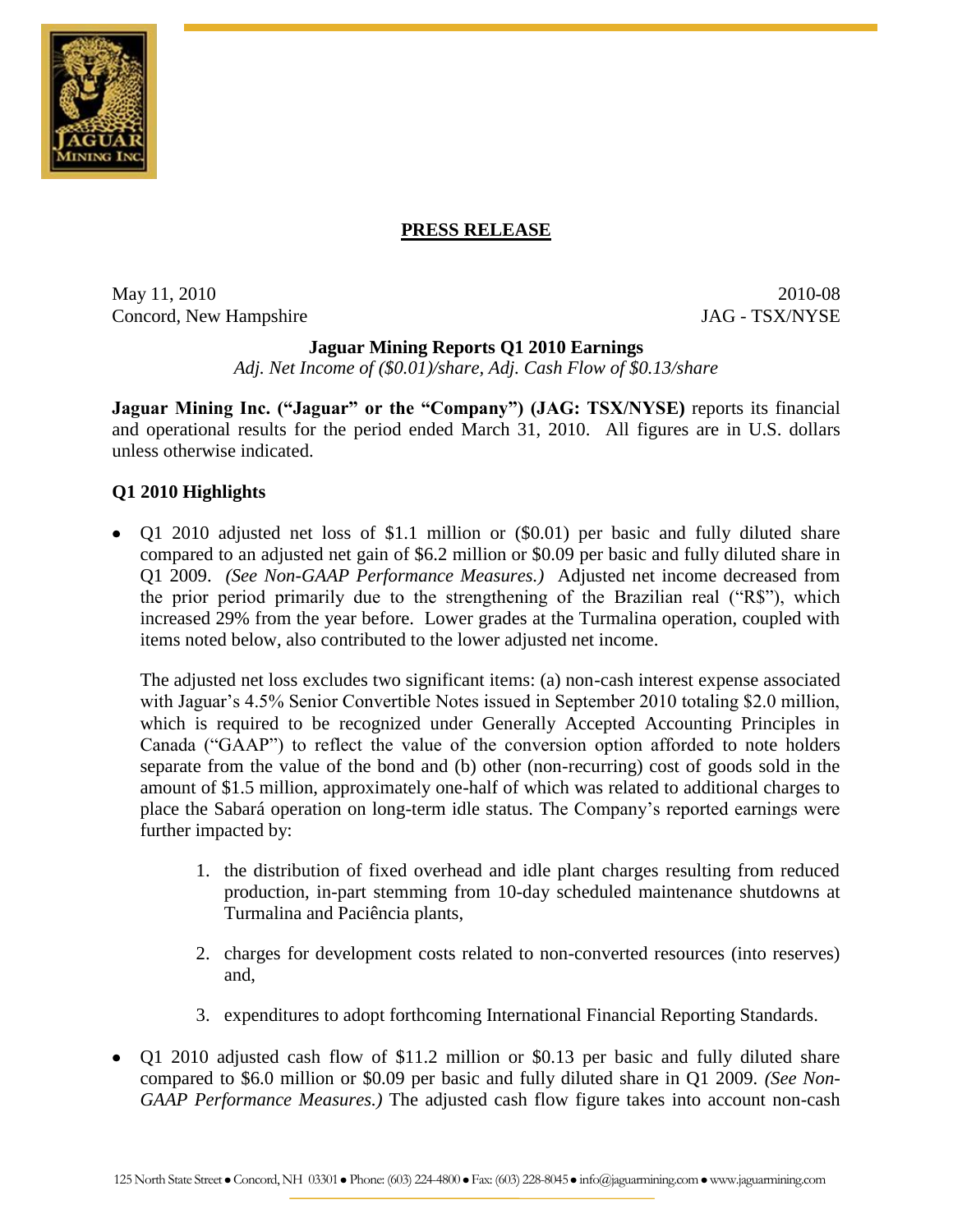changes in working capital of approximately \$4.5 million in Q1 2010 and (\$0.8) million in Q1 2009.

- Q1 2010 net loss of \$4.6 million or (\$0.05) per basic and fully diluted share compared to a net gain of \$4.8 million or \$0.07 per basic and fully diluted share in Q1 2009.
- Q1 2010 cash flow of \$6.8 million compared to \$6.7 million in Q1 2009.
- Q1 2010 gold sales rose to 36,888 ounces at an average price of \$1,102 per ounce yielding revenue of \$40.7 million compared to Q1 2009 gold sales of 35,879 ounces at an average price of \$928 per ounce and revenue of \$33.3 million. This represents a 22% increase in gold sales revenue and a 3% increase in the number of ounces sold.
- Q1 2010 gold production totaled 31,223 ounces at an average cash operating cost of \$597 per ounce compared to 32,868 ounces at an average cash operating cost of \$409 per ounce during the same period last year, a decrease of 5% in gold production (see *Non-GAAP Performance Measures*). Beginning in Q1 2010, the Company adopted a definition of "to the refinery" for measuring gold production. As a result of this change, the Q1 2010 production figure does not include gold in-process or in unfinished inventory as was the case for quarterly production data prior to Q1 2010.
- Q1 2010 gross profit decreased to \$7.4 million from \$11.2 million in Q1 2009, a decrease of 34% caused primarily by a significantly stronger R\$.
- Jaguar invested \$36.9 million in growth projects in Q1 2010, up significantly from the \$5.6 million invested in Q1 2009 when the Company implemented substantial investing curbs in response to the global financial crisis.
- As of March 31, 2010 the Company held cash, cash equivalents and short-term investments of approximately \$100.9 million as compared to \$84.7 million as of March 31, 2009.

## **Caeté Project Update:**

The Company has initiated partial commissioning of its new Caeté processing complex with the successful start of the crushing circuit. Over the next two weeks it is expected the milling, flotation and leaching circuits will be charged and full commissioning will commence. The Caeté Project was completed within the budget and schedule, 13 months from the start of construction. Management anticipates the plant should reach commercial production status by Q4 2010.

Commenting on the Q1 2010 results, Daniel R. Titcomb, Jaguar's President and CEO stated, "Our 2010 targets for production and costs remain largely unchanged and take into account the impact of the first quarter performance. With Caeté now entering the commissioning phase, along with operating refinements initiated at the Turmalina and Paciência operations, we are confident our production, revenue and cash flow will trend significantly higher through the end of the year, given the status of projects and current gold prices."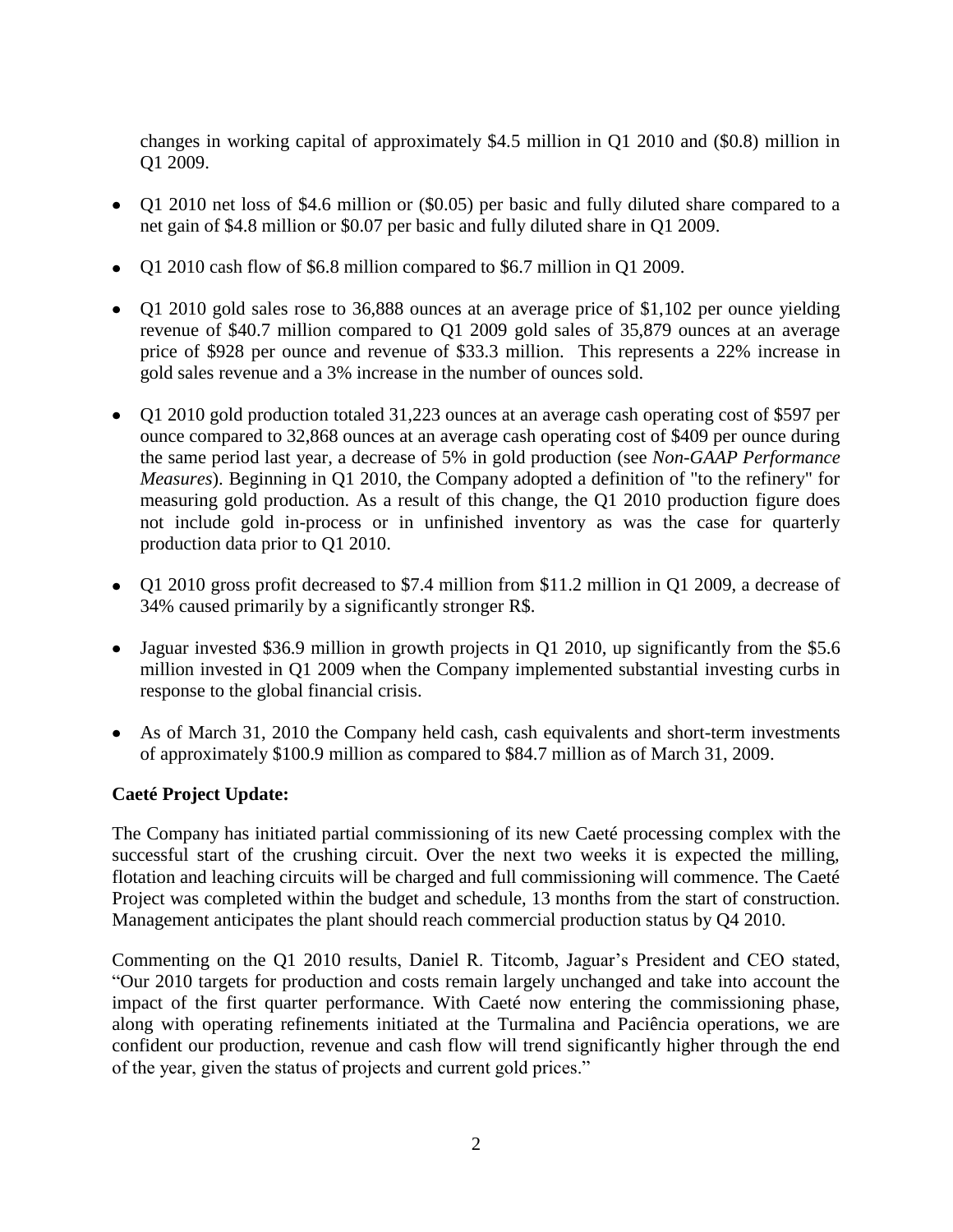## **Summary of Key Operating Results**

The following is a summary of key operating results:

|                                                      | <b>Three Months Ended</b><br>March 31 |            |    |            |
|------------------------------------------------------|---------------------------------------|------------|----|------------|
|                                                      |                                       | 2010       |    | 2009       |
| (unaudited)                                          |                                       |            |    |            |
| (\$ in 000s, except per share and per ounce amounts) |                                       |            |    |            |
| Gold sales                                           | \$                                    | 40.670     | \$ | 33,285     |
| Ounces sold                                          |                                       | 36,888     |    | 35,879     |
| Average sales price per ounce                        |                                       | 1.102      |    | 928        |
| Gross profit                                         |                                       | 7,370      |    | 11,292     |
| Net income (loss)                                    |                                       | (4,605)    |    | 4,758      |
| Basic income (loss) per share                        |                                       | (0.05)     |    | 0.07       |
| Diluted income (loss) per share                      |                                       | (0.05)     |    | 0.07       |
| Weighted avg. # of shares outstanding - basic        |                                       | 83,995,337 |    | 68,621,449 |
| Weighted avg. # of shares outstanding - diluted      |                                       | 83.995.337 |    | 69,779,608 |

Additional details are available in the Company's filings on SEDAR and EDGAR, including Management's Discussion and Analysis of Financial Condition and Results of Operations and Interim Consolidated Financial Statements for the period ended March 31, 2010.

#### **2010 Outlook**

The Company's production and cash operating cost estimates for 2010 are shown below. Estimated cash operating costs are based on R\$1.75 per \$1.00.

|                  | Estimated         | Estimated                  |
|------------------|-------------------|----------------------------|
| <b>Operation</b> | 2010              | FY 2010                    |
|                  | <b>Production</b> | <b>Cash Operating Cost</b> |
|                  | (oz)              | $(\$/oz)$                  |
| Turmalina        | 98,000 - 101,000  | $$475 - 485$               |
| Paciência        | 72,000 - 74,000   | $$540 - 550$               |
| Caeté            | $30,000 - 35,000$ | $$590 - 600*$              |
| Total            | 200,000 - 210,000 | $$515 - 527$               |

*\* Caeté costs based on development ore during the commissioning phase.*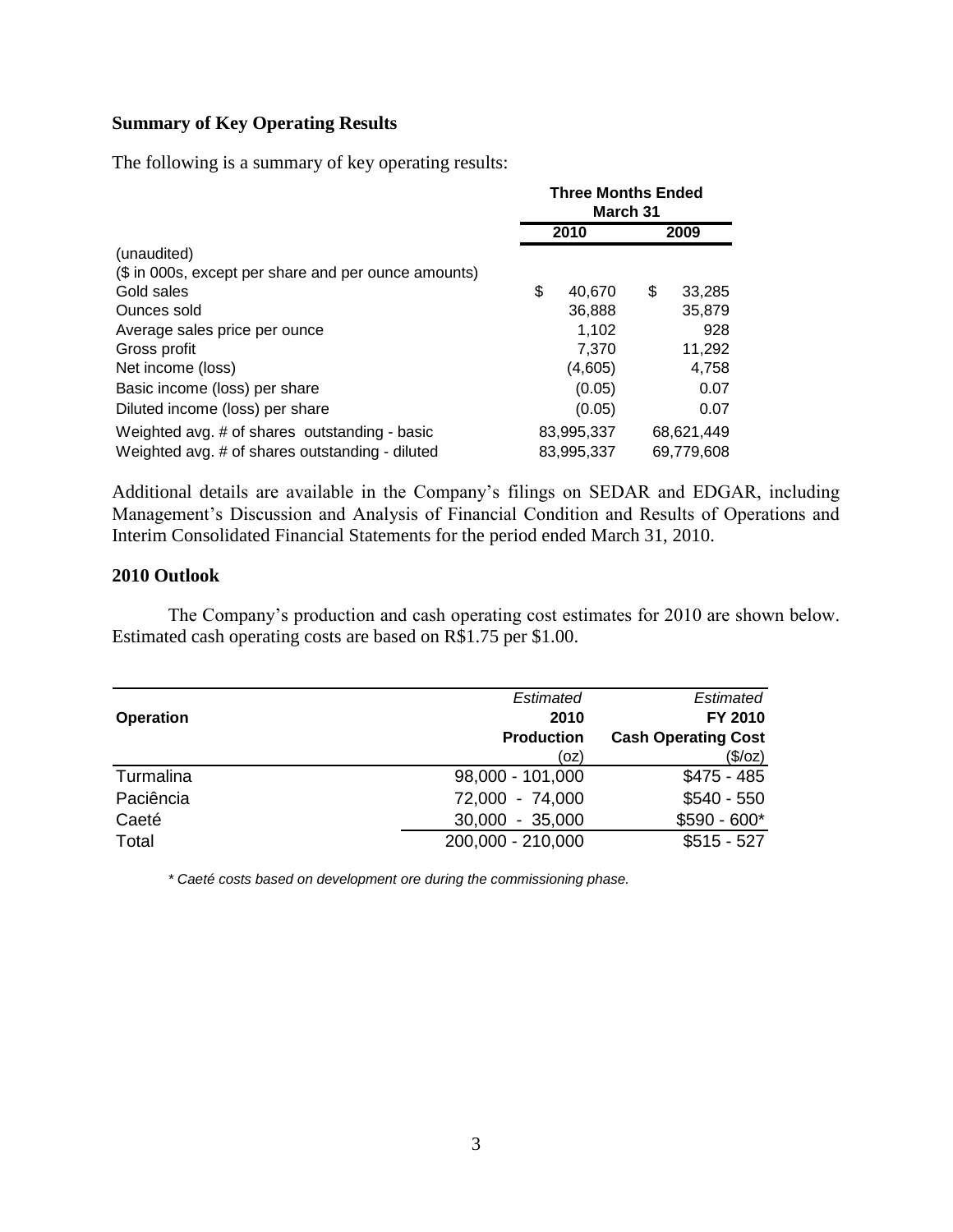The Company has provided its 2010 quarterly production and grades for its operations as follows:

#### **2010 Estimated Gold Production, By Operation**

| <b>Operation</b> | Q1 Actual | Q2 Estimate              | Q3 Estimate | Q4 Estimate | FY 2010             |
|------------------|-----------|--------------------------|-------------|-------------|---------------------|
| Turmalina        | 16,987    | 23,000                   | 30,500      | 29,000      | 98,000 - 101,000    |
| Paciência        | 14.236    | 18,250                   | 20,500      | 20,250      | 72.000<br>- 74.000  |
| Caeté*           | ۰         | $\overline{\phantom{0}}$ | 16.250      | 16.250      | 30.000<br>$-35.000$ |
| Total            | 31,223    | 41,250                   | 67,250      | 65,500      | 200,000 - 210,000   |

 \* Caeté Q3/Q4 based on development ore during the commissioning phase. Note: The FY 2010 represents the range of production for the year whereas quarterly figures represent the target.

| 2010 Estimated Feed Grades, By Operation |
|------------------------------------------|
|------------------------------------------|

| <b>Operation</b>           | Q1 Actual                | Q2 Estimate  | Q3 Estimate  | Q4 Estimate  | FY 2010      |
|----------------------------|--------------------------|--------------|--------------|--------------|--------------|
| Turmalina<br>Paciência     | 4.16<br>3.32             | 3.85<br>3.38 | 5.15<br>3.60 | 5.00<br>3.60 | 4.57<br>3.49 |
| Caeté                      | $\overline{\phantom{0}}$ | -            | 3.39         | 3.39         | 3.39         |
| Average                    | 3.74                     | 3.63         | 4.11         | 4.05         | 3.93         |
| <b>Cash Operating Cost</b> | \$597                    | \$560        | \$498        | \$480        | \$515-\$527  |

#### **Non-GAAP Performance Measures**

The Company has included the non-GAAP performance measures discussed below in this press release. These non-GAAP performance measures do not have any standardized meaning prescribed by GAAP and, therefore, may not be comparable to similar measures presented by other companies. The Company believes that, in addition to conventional measures prepared in accordance with GAAP, these non-GAAP measures provide investors with additional information that will better enable them to evaluate the Company's performance. Accordingly, these Non-GAAP measures are intended to provide additional information and should not be considered in isolation or as a substitute for measures of performance prepared with GAAP.

The Company uses the financial measures "adjusted net income" and "adjusted cash flows from operating activities" to supplement its consolidated financial statements. Adjusted net income and adjusted cash flows from operating activities reflect the elimination of special non-operating and certain non-recurring charges that do not reflect on-going costs. The Company believes that these measures are useful to investors because each excludes certain non-cash charges that the Company does not consider to be meaningful in evaluating the Company's past financial performance or future prospects and may hinder a comparison of its period to period cash flows.

The Company has also included cash operating cost per ounce processed because it believes these figures are a useful indicator of a mine's performance as they provide: (i) a measure of the mine's cash margin per ounce, by comparison of the cash operating costs per ounce to the price of gold; (ii) the trend in costs as the mine matures; and (iii) an internal benchmark of performance to allow for comparison against other mines.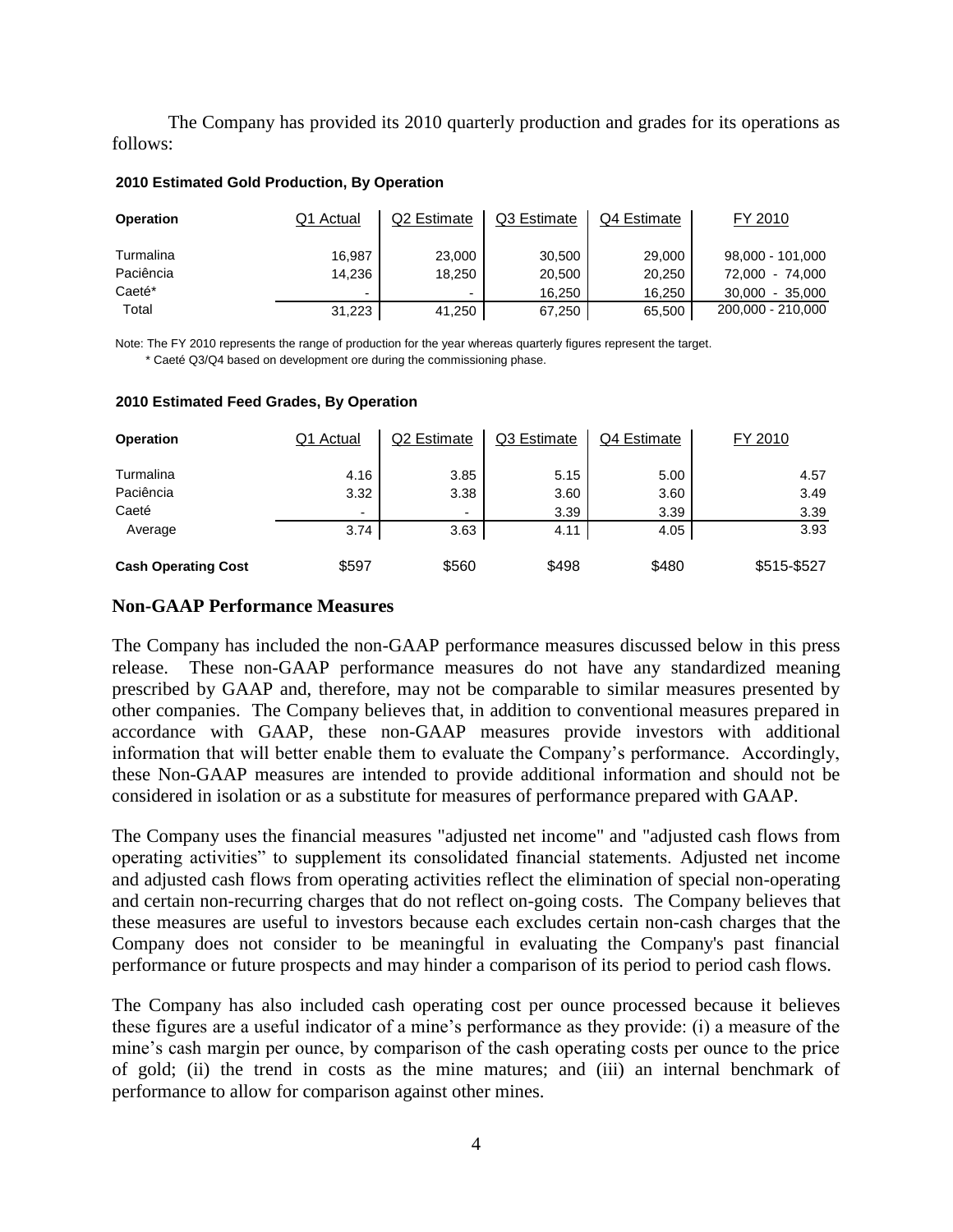The definitions for these performance measures and reconciliation of the non-GAAP measures to reported GAAP measures are set out in the following tables.

### **Adjusted net income**

(\$000s)

|                                     | <b>Three</b><br><b>Months</b><br><b>Ended</b><br>March 31,<br>2010 | <b>Three</b><br><b>Months</b><br><b>Ended</b><br>March 31,<br>2009 |  |
|-------------------------------------|--------------------------------------------------------------------|--------------------------------------------------------------------|--|
| Net (loss) as reported              | (4,605)<br>\$                                                      | 4,758<br>\$                                                        |  |
| Adjustments:                        |                                                                    |                                                                    |  |
| Non-cash interest                   | 1,975                                                              | 361                                                                |  |
| Other costs of goods sold           | 1,519                                                              | 1,100                                                              |  |
| Adjusted net income                 | \$<br>(1,111)                                                      | 6,219<br>\$                                                        |  |
| Adjusted basic net income per share | \$<br>(0.01)                                                       | \$<br>0.09                                                         |  |

#### **Cash provided by operating activities**

(\$000s)

|                                                      | Three<br><b>Months</b><br><b>Ended</b><br>March 31,<br>2010 | Three<br><b>Months</b><br><b>Ended</b><br>March 31,<br>2009 |  |
|------------------------------------------------------|-------------------------------------------------------------|-------------------------------------------------------------|--|
| Cash provided by operating activities as reported    |                                                             |                                                             |  |
| Net income (loss)                                    | \$<br>(4,605)                                               | \$<br>4,758                                                 |  |
| Items not involving cash:                            |                                                             |                                                             |  |
| Unrealized foreign exchange (gain) loss              | 323                                                         | (3,032)                                                     |  |
| Stock-based compensation                             | 54                                                          | 1,021                                                       |  |
| Non-cash interest expense                            | 1,975                                                       | 361                                                         |  |
| Accretion expense                                    | 400                                                         | 188                                                         |  |
| Future income taxes (recovered)                      | (159)                                                       |                                                             |  |
| Depletion and amortization                           | 8,157                                                       | 4,985                                                       |  |
| Unrealized loss (gain) on foreign exchange contracts | 699                                                         | (1, 541)                                                    |  |
| Reclamation expenditure                              | (78)                                                        |                                                             |  |
|                                                      | \$<br>6,766                                                 | \$<br>6,740                                                 |  |
| Change in non cash operating working capital         | 4,453                                                       | \$<br>(763)                                                 |  |
| Cash provided by operating activities                | \$<br>11,219                                                | \$<br>5,977                                                 |  |
| Cash provided by operating activities per share      | \$<br>0.13                                                  | \$<br>0.09                                                  |  |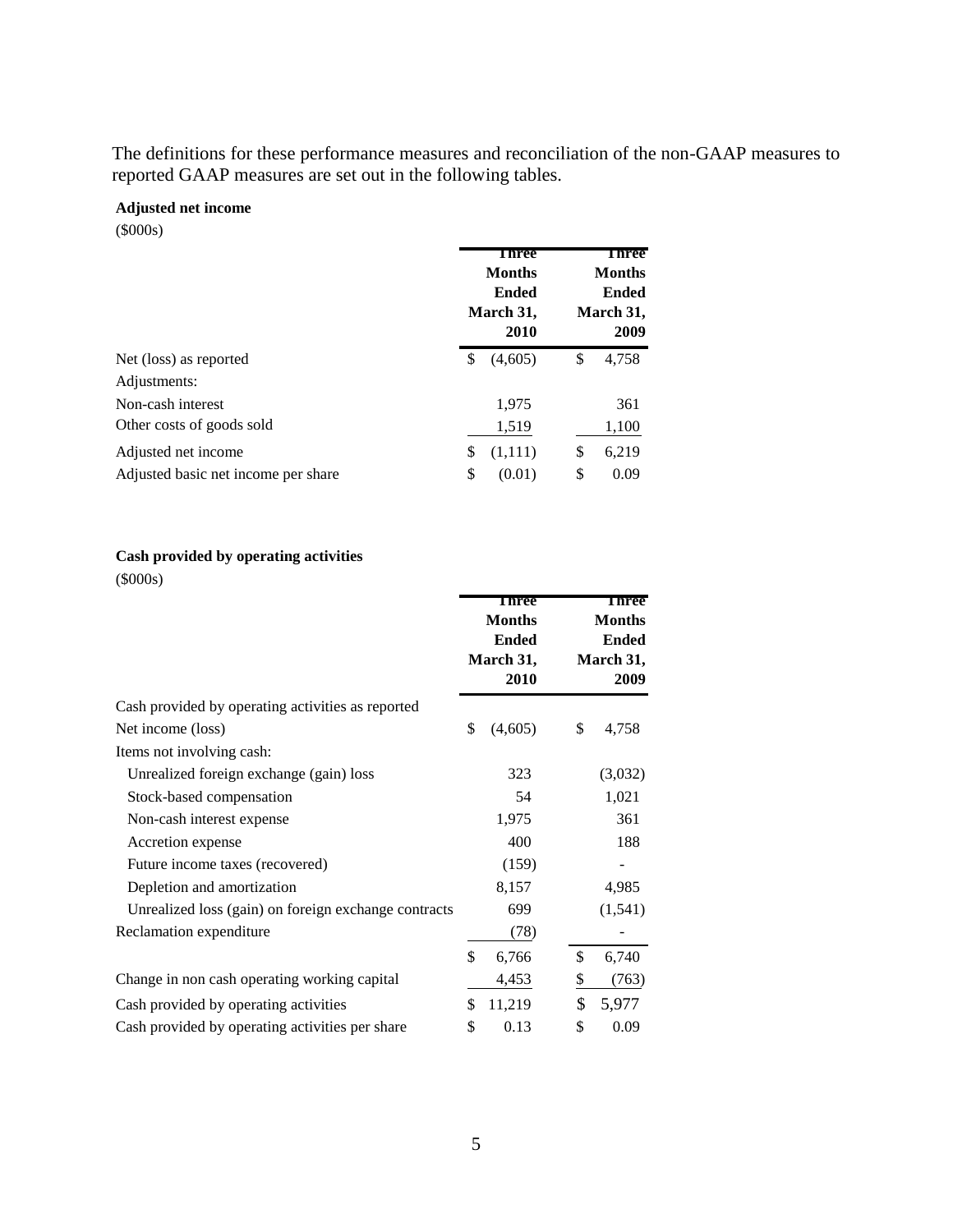| Summary of Cash Operating Cost per tonne processed        | <b>Three Months</b><br><b>Ended March</b> |                                |
|-----------------------------------------------------------|-------------------------------------------|--------------------------------|
|                                                           |                                           | 31, 2010                       |
| Production costs per statement of operations <sup>1</sup> | \$                                        | 21,716,000                     |
| Change in inventory <sup>2</sup>                          |                                           | (2,939,000)                    |
| Operational cost of gold produced 3<br>divided by         |                                           | 18,777,000                     |
| Tonnes processed                                          |                                           | 299,000                        |
| equals                                                    |                                           |                                |
| Cost per tonne processed                                  | \$                                        | 62.80                          |
| <b>Turmalina Cash Operating Cost per tonne processed</b>  | <b>Three Months</b>                       |                                |
|                                                           |                                           | <b>Ended March</b>             |
|                                                           |                                           | 31, 2010                       |
| <b>Production costs</b>                                   | \$                                        | 11,549,000                     |
| Change in inventory <sup>2</sup>                          |                                           | (2,061,000)                    |
| Operational cost of gold produced 3<br>divided by         |                                           | 9,488,000                      |
| Tonnes processed<br>equals                                |                                           | 151,000                        |
| Cost per tonne processed                                  | \$                                        | 62.90                          |
| Paciência Cash Operating Cost per tonne processed         |                                           | <b>Three Months</b>            |
|                                                           |                                           | <b>Ended March</b><br>31, 2010 |
| <b>Production costs</b>                                   | $\overline{\mathbb{S}}$                   | 10,167,000                     |
| Change in inventory <sup>2</sup>                          |                                           | (878,000)                      |
| Operational cost of gold produced 3<br>divided by         |                                           | 9,289,000                      |
| Tonnes processed<br>equals                                |                                           | 148,000                        |
| Cost per tonne processed                                  | \$                                        | 62.80                          |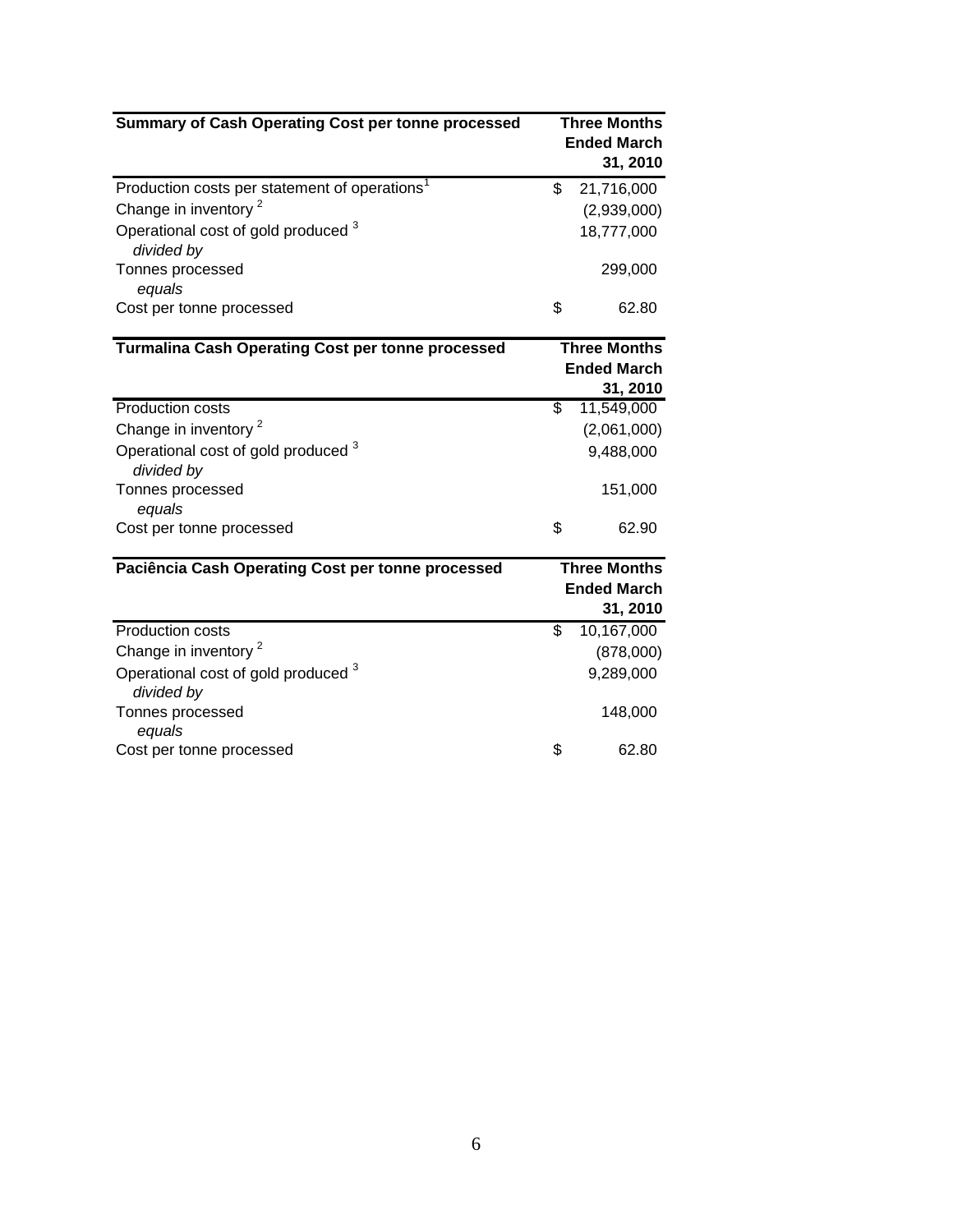| Summary of Cash Operating Cost per oz of gold produced       | <b>Three Months</b><br><b>Ended March</b><br>31, 2010 |
|--------------------------------------------------------------|-------------------------------------------------------|
| Production costs per statement of operations <sup>1</sup>    | \$<br>21,716,000                                      |
| Change in inventory <sup>2</sup>                             | (3,075,000)                                           |
| Operational cost of gold produced 3<br>divided by            | 18,641,000                                            |
| Gold produced (oz)<br>equals                                 | 31,223                                                |
| Cost per oz of gold produced                                 | \$<br>597                                             |
| <b>Turmalina Plant Cash Operating Cost per oz produced</b>   | <b>Three Months</b><br><b>Ended March</b>             |
|                                                              | 31, 2010                                              |
| <b>Production costs</b>                                      | \$<br>11,549,000                                      |
| Change in inventory <sup>2</sup>                             | (2, 189, 000)                                         |
| Operational cost of gold produced <sup>3</sup><br>divided by | 9,360,000                                             |
| Gold produced (oz)<br>equals                                 | 16,987                                                |
| Cost per oz of gold produced                                 | \$<br>551                                             |
| Paciência Plant Cash Operating Cost per oz produced          | <b>Three Months</b><br><b>Ended March</b>             |
|                                                              | 31, 2010                                              |
| <b>Production costs</b>                                      | \$<br>10,167,000                                      |
| Change in inventory <sup>2</sup>                             | (971,000)                                             |
| Operational cost of gold produced 3<br>divided by            | 9,196,000                                             |
| Gold produced (oz)<br>equals                                 | 14,236                                                |
| Cost per oz of gold produced                                 | \$<br>646                                             |

1. Production costs do not include cost of goods sold adjustment of approximately \$1.5 million, royalties of \$1.5 million and CFEM tax of \$410,000 for the three months ended March 31, 2010.

2. Under the Company's revenue recognition policy, revenue is recognized when legal title passes. Since total cash operating costs are calculated on a production basis, this change reflects the portion of gold production for which revenue has not been recognized in the period.

3. The basis for calculating cost per ounce produced includes the change to gold in process inventory, whereas the cost per tonne processed does not.

The following tables are included in Jaguar's unaudited interim financial statements and Management Discussion and Analysis of Financial Condition and Results of Operations for the period ended March 31, 2010 as filed on SEDAR and EDGAR and readers should refer to those filings for the associated footnotes which are an integral part of the tables.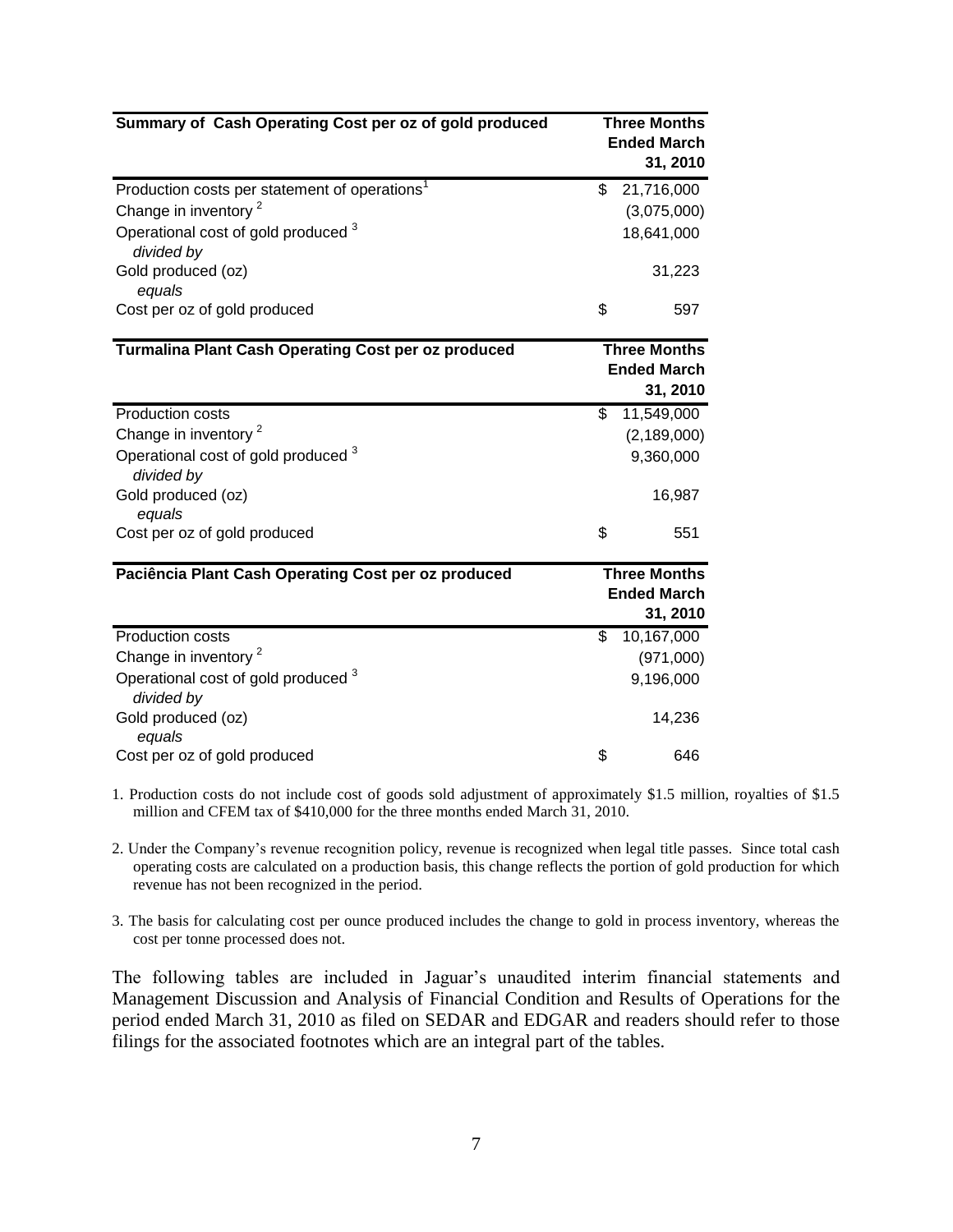# **JAGUAR MINING INC.**

Interim Consolidated Balance Sheets (Expressed in thousands of U.S. dollars)

|                                          | March 31,     | December 31,  |
|------------------------------------------|---------------|---------------|
|                                          | 2010          | 2009          |
|                                          | (unaudited)   |               |
| Assets                                   |               |               |
| Current assets:                          |               |               |
| Cash and cash equivalents                | \$<br>95,053  | \$<br>121,256 |
| Short-term investments                   | 5,811         |               |
| Inventory                                | 35,194        | 36,986        |
| Prepaid expenses and sundry assets       | 18,047        | 19,050        |
| Unrealized foreign exchange gains        | 581           | 1,280         |
|                                          | 154,686       | 178,572       |
| Prepaid expenses and sundry assets       | 38,339        | 35,837        |
| Net smelter royalty                      | 1,006         | 1,006         |
| Restricted cash                          | 908           | 108           |
| Property, plant and equipment            | 225,631       | 205,329       |
| Mineral exploration projects             | 138,187       | 129,743       |
|                                          | \$<br>558,757 | \$<br>550,595 |
|                                          |               |               |
| Liabilities and Shareholders' Equity     |               |               |
| <b>Current liabilities:</b>              |               |               |
| Accounts payable and accrued liabilities | \$<br>27,273  | \$<br>22,892  |
| Notes payable                            | 6,382         | 5,366         |
| Income taxes payable                     | 16,440        | 15,641        |
| Asset retirement obligations             | 539           | 510           |
|                                          | 50,634        | 44,409        |
| Deferred compensation liability          | 8,767         | 8,616         |
| Notes payable                            | 131,489       | 126,784       |
| Future income taxes                      | 11,470        | 11,821        |
| Asset retirement obligations             | 12,624        | 12,331        |
| <b>Other liabilities</b>                 | 902           | 738           |
| <b>Total liabilities</b>                 | 215,886       | 204,699       |
| Shareholders' equity                     |               |               |
| Common shares                            | 367,791       | 365,667       |
| Stock options                            | 14,218        | 14,762        |
| Contributed surplus                      | 42,028        | 42,028        |
| Deficit                                  | (81, 166)     | (76, 561)     |
|                                          | 342,871       | 345,896       |
| Commitments                              | \$<br>558,757 | \$<br>550,595 |
|                                          |               |               |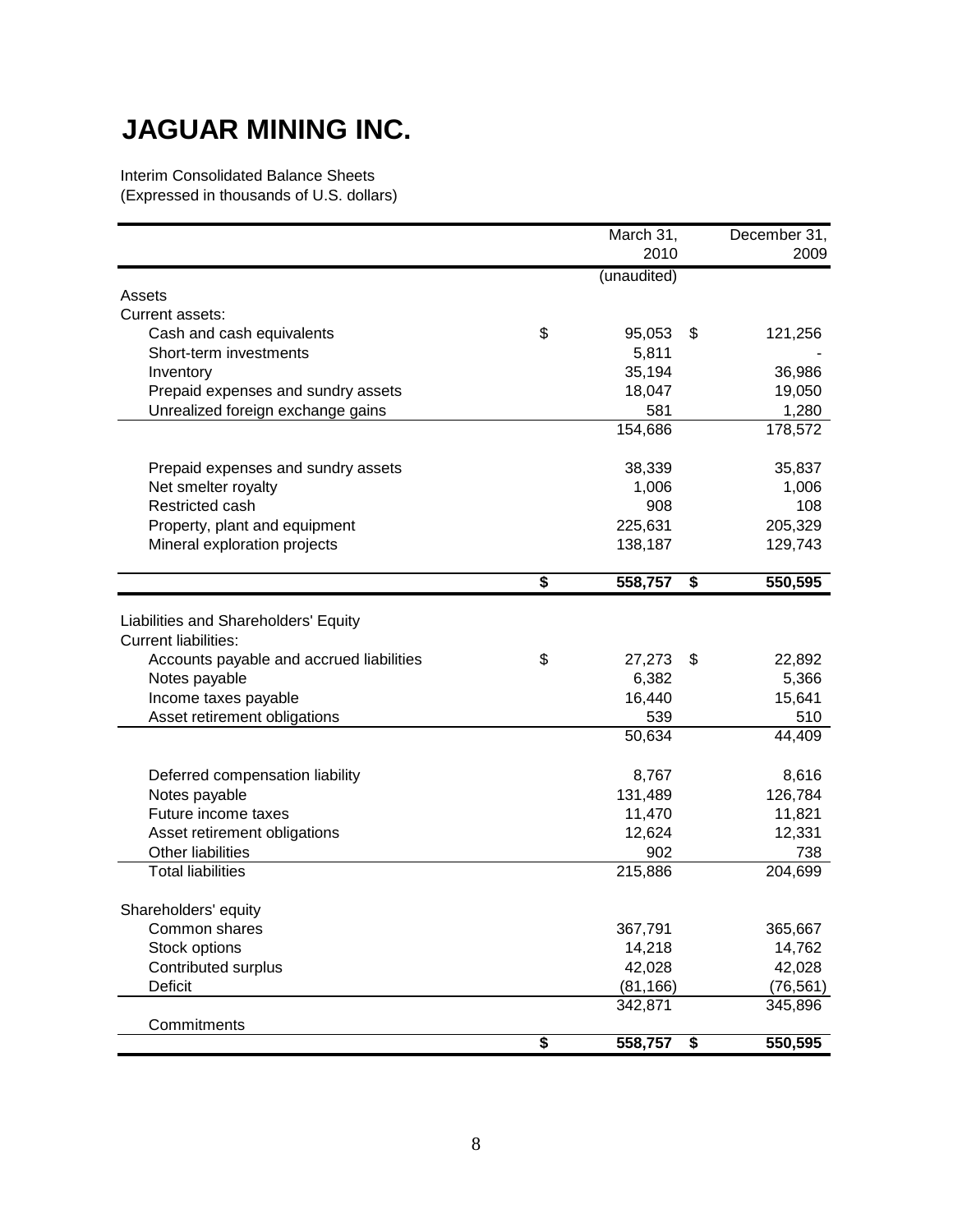## **JAGUAR MINING INC.**

Interim Consolidated Statements of Operations and Comprehensive Income (Loss) (Expressed in thousands of U.S. dollars, except per share amounts)

(unaudited)

|                                                                  | <b>Three Months</b> | <b>Three Months</b> |
|------------------------------------------------------------------|---------------------|---------------------|
|                                                                  | Ended               | Ended               |
|                                                                  | March 31,           | March 31,           |
|                                                                  | 2010                | 2009                |
| Gold sales                                                       | \$<br>40,670<br>\$  | 33,285              |
| <b>Production costs</b>                                          | (25, 140)           | (17,083)            |
| Stock-based compensation                                         | (127)               | (27)                |
| Depletion and amortization                                       | (8,033)             | (4,883)             |
| Gross profit                                                     | 7,370               | 11,292              |
|                                                                  |                     |                     |
| Operating expenses:                                              |                     |                     |
| Exploration                                                      | 1,107               | 639                 |
| Stock-based compensation (recovery)                              | (73)                | 994                 |
| Administration                                                   | 4,297               | 3,761               |
| Management fees                                                  | 339                 | 525                 |
| Amortization                                                     | 124                 | 102                 |
| Accretion expense                                                | 400                 | 188                 |
| Other                                                            | 689                 | 753                 |
| Total operating expenses                                         | 6,883               | 6,962               |
|                                                                  |                     |                     |
| Income before the following                                      | 487                 | 4,330               |
|                                                                  |                     |                     |
| Loss (gain) on forward foreign exchange derivatives              | 253                 | (287)               |
| Foreign exchange loss (gain)                                     | 489                 | (2,578)             |
| Interest expense                                                 | 3,982               | 2,214               |
| Interest income                                                  | (1, 361)            | (499)               |
| Gain on disposition of property                                  | (497)               | (459)               |
| Other non-operating expenses                                     |                     | 741                 |
| Total other expenses                                             | 2,866               | (868)               |
| Income (loss) before income taxes                                | (2,379)             | 5,198               |
| Income taxes                                                     |                     |                     |
| Current income taxes                                             | 2.385               | 440                 |
| Future income taxes                                              | (159)               |                     |
| Total income taxes                                               | 2,226               | 440                 |
|                                                                  |                     |                     |
| Net income (loss) and comprehensive income (loss) for the period | (4,605)             | 4,758               |
| Basic and diluted net income (loss) per share                    | \$<br>$(0.05)$ \$   | 0.07                |
| Weighted average number of common shares outstanding - Basic     | 83,995,337          | 68,621,449          |
| Weighted average number of common shares outstanding - Diluted   | 83,995,337          | 69,779,608          |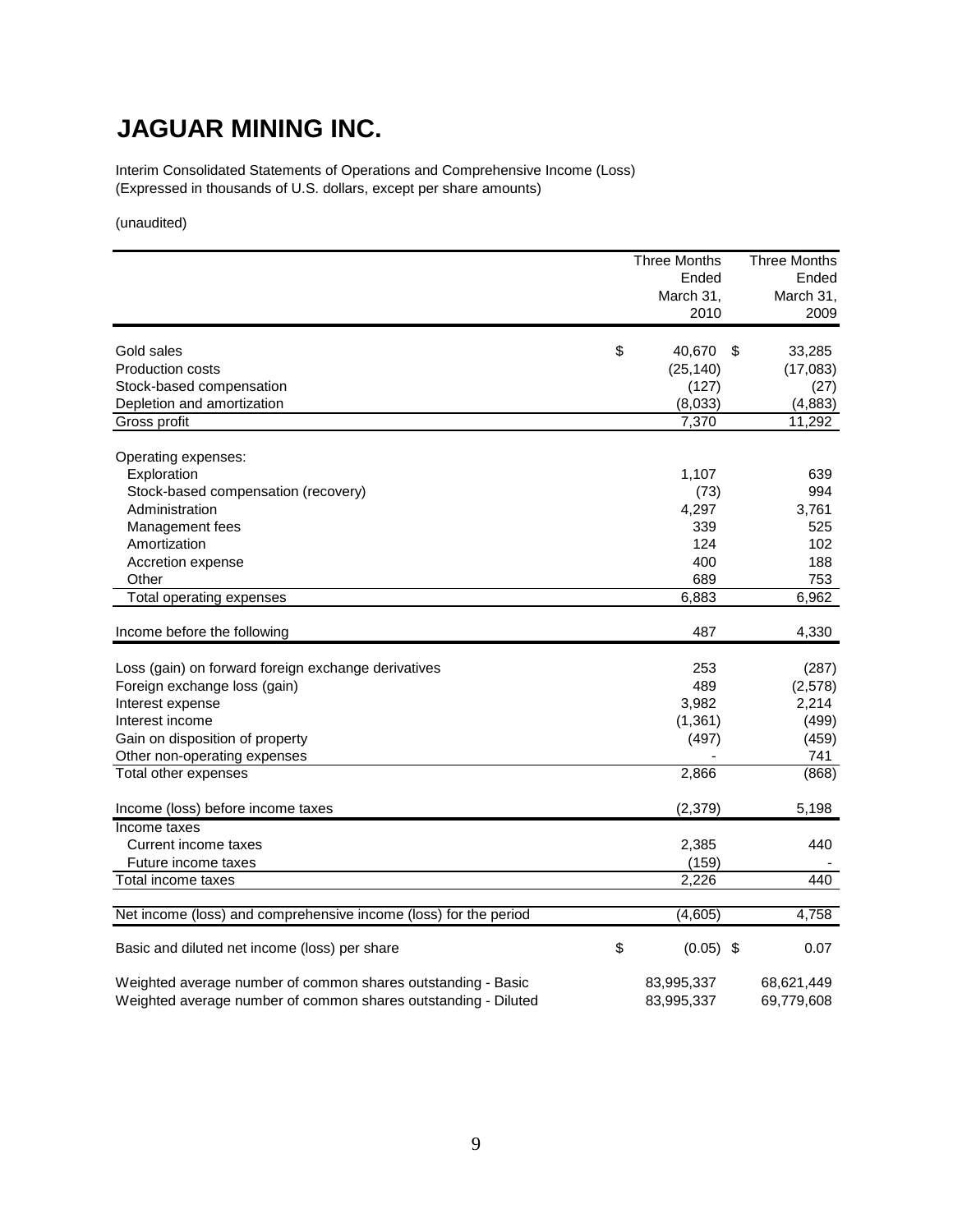# **JAGUAR MINING INC.**

Interim Consolidated Statements of Cash Flows (Expressed in thousands of U.S. dollars)

(unaudited)

|                                                           |                 | <b>Three Months</b>    | <b>Three Months</b> |
|-----------------------------------------------------------|-----------------|------------------------|---------------------|
|                                                           |                 | Ended                  | Ended               |
|                                                           |                 | March 31,              | March 31,           |
|                                                           |                 | 2010                   | 2009                |
| Cash provided by (used in):                               |                 |                        |                     |
| Operating activities:                                     |                 |                        |                     |
| Net income (loss) for the period                          | \$              | $(4,605)$ \$           | 4,758               |
| Items not involving cash:                                 |                 |                        |                     |
| Unrealized foreign exchange (gain) loss                   |                 | 323                    | (3,032)             |
| Stock-based compensation                                  |                 | 54                     | 1,021               |
| Non-cash interest expense                                 |                 | 1,975                  | 361                 |
| Accretion expense                                         |                 | 400                    | 188                 |
| Future income taxes                                       |                 | (159)                  |                     |
| Depletion and amortization                                |                 | 8,157                  | 4,985               |
| Unrealized loss (gain) on foreign exchange contracts      |                 | 699                    | (1, 541)            |
| Reclamation expenditure                                   |                 | (78)                   |                     |
|                                                           |                 | 6,766                  | 6,740               |
| Change in non-cash operating working capital              |                 |                        |                     |
| Inventory                                                 |                 | 2,209                  | (304)               |
| Prepaid expenses and sundry assets                        |                 | (2,936)                | (210)               |
| Accounts payable and accrued liabilities                  |                 | 4,381                  | (419)               |
| Current taxes payable                                     |                 | 799                    | 170                 |
|                                                           |                 | 11,219                 | 5,977               |
| Financing activities:                                     |                 |                        |                     |
| Issuance of common shares, special                        |                 |                        |                     |
| warrants and warrants, net                                |                 | 1,501                  | 63,401              |
| Increase in restricted cash                               |                 | (800)                  |                     |
| Repayment of debt                                         |                 | (68)                   | (288)               |
| Increase in debt                                          |                 | 3,542                  |                     |
| Other long term liabilities                               |                 | 164                    |                     |
|                                                           |                 | 4,339                  | 63,113              |
| Investing activities                                      |                 |                        |                     |
| Short term investments                                    |                 |                        |                     |
|                                                           |                 | (5,811)                |                     |
| Mineral exploration projects                              |                 | (8, 393)               | (1,667)             |
| Purchase of property, plant and equipment                 |                 | (28, 537)<br>(42, 741) | (3,897)<br>(5, 564) |
|                                                           |                 |                        |                     |
| Effect of foreign exchange on non-U.S. dollar denominated |                 |                        |                     |
| cash and cash equivalents                                 |                 | 980                    | 605                 |
| Increase (decrease) in cash and cash equivalents          |                 | (26, 203)              | 64,131              |
| Cash and cash equivalents, beginning of period            |                 | 121,256                | 20,560              |
| Cash and cash equivalents, end of period                  | $\overline{\$}$ | 95,053                 | 84,691<br>\$        |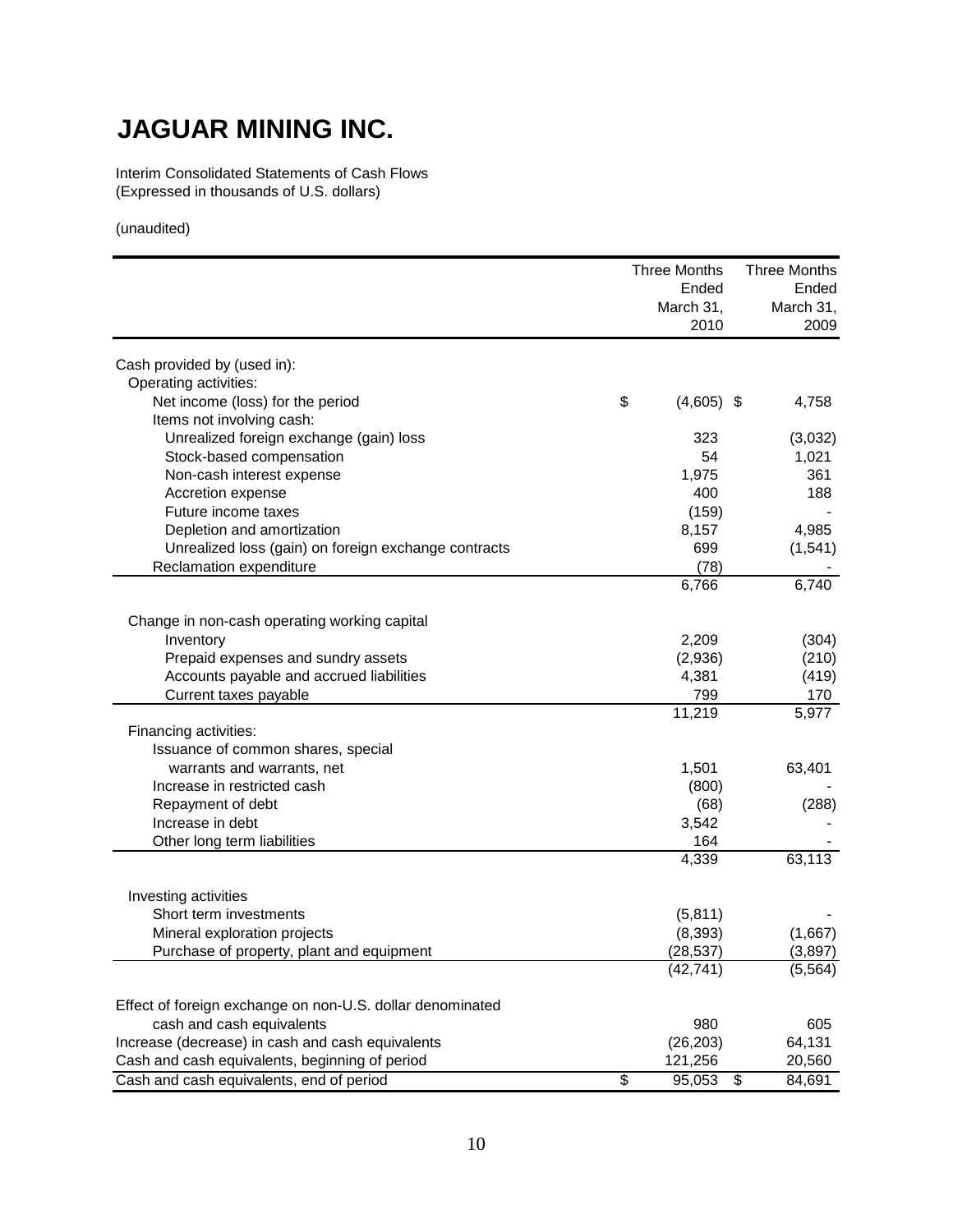#### **Conference Call Details**

The Company will hold a conference call tomorrow, May 12 at 10:00 a.m. EST, to discuss the results.

| From North America: | 800-218-5691         |
|---------------------|----------------------|
| International:      | 213-416-2192         |
| Replay:             |                      |
| From North America: | 800-675-9924         |
| International:      | 213-416-2185         |
| Replay ID:          | 51210                |
| Webcast:            | www.jaguarmining.com |

#### **About Jaguar Mining**

Jaguar is one of the fastest growing gold producers in Brazil with operations in a prolific greenstone belt in the state of Minas Gerais and has plans to develop the Gurupi Project in northern Brazil in the state of Maranhão. Jaguar is actively exploring and developing additional mineral resources at its approximate 575,000-acre land base in Brazil. The Company has no gold hedges in place thereby providing the leverage to gold prices directly to its investors. Additional information is available on the Company's website at www.jaguarmining.com.

| <b>For Information:</b>                                            |                          |
|--------------------------------------------------------------------|--------------------------|
| <b>Investors and analysts:</b>                                     | <b>Media inquiries:</b>  |
| <b>Bob Zwerneman</b>                                               | Valéria Rezende DioDato  |
| Vice President Corporate Development and Director of Communication |                          |
| Director of Investor Relations                                     | 603-224-4800             |
| 603-224-4800                                                       | valeria@jaguarmining.com |
| bobz@jaguarmining.com                                              |                          |

#### **Forward Looking Statements**

Certain statements in this press release constitute "forward-looking statements" within the meaning of the U.S. Private Securities Litigation Reform Act of 1995 and Canadian securities legislation. This press release contains forward-looking statements, including statements concerning when commissioning and commercial production will commence at Caeté, future trends in production, revenue and cash flow and estimates for 2010 production and cash operating costs. Forward-looking statements involve known and unknown risks, uncertainties and other factors, which may cause the actual timing of commissioning, production and results of operations to be materially different from any future results or performance expressed or implied by the Forward-Looking Statements. These factors include the inherent risks involved in the exploration and development of mineral properties, the uncertainties involved in interpreting drilling results and other geological data, fluctuating gold prices and monetary exchange rates, the possibility of project cost delays and overruns or unanticipated costs and expenses, uncertainties relating to the availability and costs of financing needed in the future, uncertainties related to production rates, timing of production and the cash and total costs of production, changes in applicable laws including laws related to mining development, environmental protection, and the protection of the health and safety of mine workers, the availability of labour and equipment, the possibility of labour strikes and work stoppages and changes in general economic conditions. Although the Company has attempted to identify important factors that could cause actual actions, events or results to differ materially from those described in forward-looking information, there may be other factors that cause actions, events or results to differ from those anticipated, estimated or intended. These forward-looking statements represent the Company's views as of the date hereof. Subsequent events and developments could cause the Company's views to change. The Company does not undertake to update any forward-looking statements, either written or oral, that may be made from time to time by or on behalf of the Company subsequent to the date of this discussion other than as required by law. For a discussion of important factors affecting the Company, including fluctuations in the price of gold and exchange rates, uncertainty in the calculation of mineral resources, competition, uncertainty concerning geological conditions and governmental regulations and assumptions underlying the Company's forward-looking statements, see